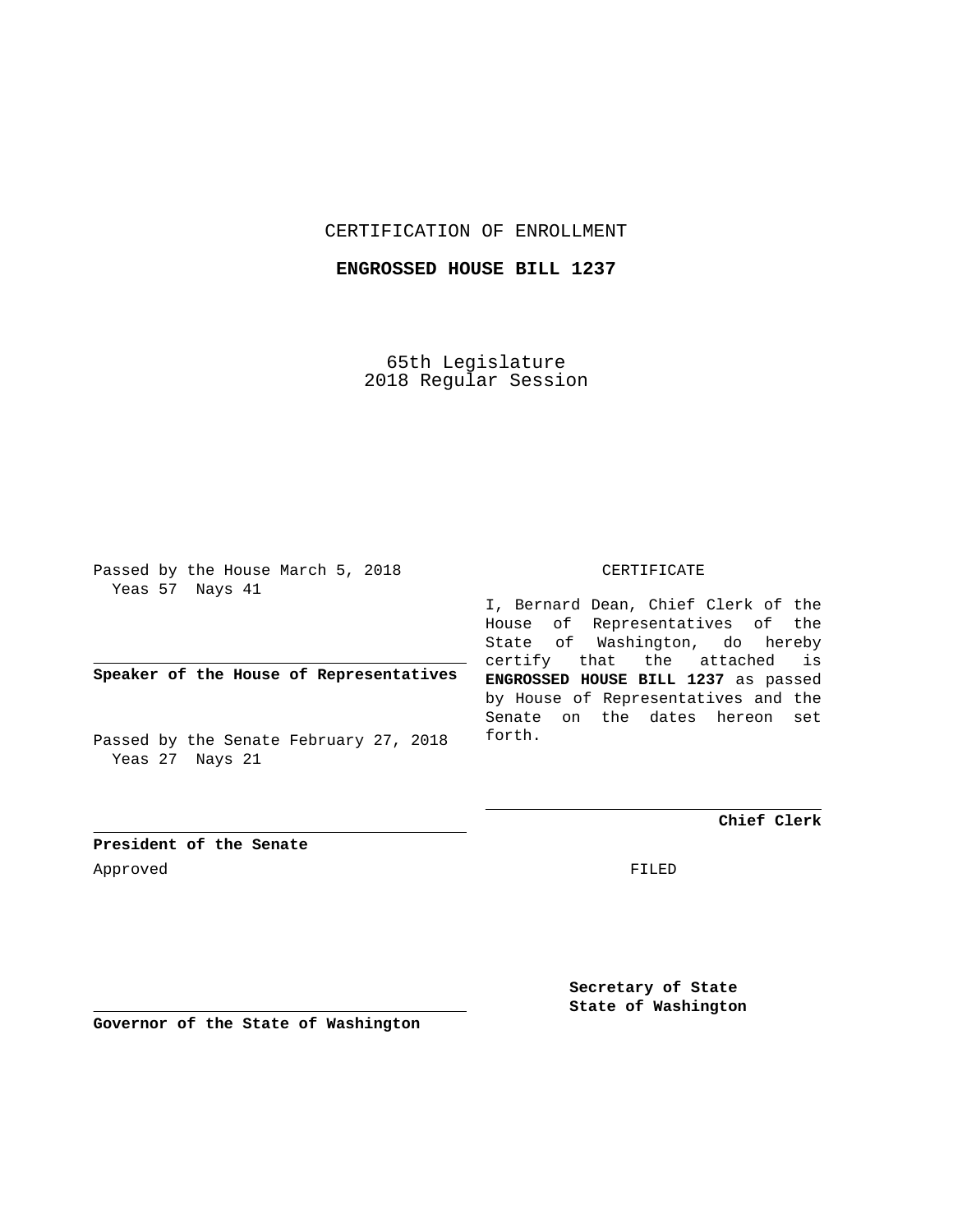### **ENGROSSED HOUSE BILL 1237**

## AS AMENDED BY THE SENATE

Passed Legislature - 2018 Regular Session

# **State of Washington 65th Legislature 2017 Regular Session**

**By** Representatives Sells, Haler, Pollet, Appleton, Bergquist, Cody, Farrell, Riccelli, Lovick, Johnson, Ormsby, Springer, Gregerson, Ryu, Wylie, Sawyer, Santos, Senn, Goodman, Fey, and Stanford

Read first time 01/13/17. Referred to Committee on Labor & Workplace Standards.

 AN ACT Relating to modifying collective bargaining law to authorize providing additional compensation to academic employees at community and technical colleges; amending RCW 28B.52.035 and 28B.50.140; and creating a new section.4

5 BE IT ENACTED BY THE LEGISLATURE OF THE STATE OF WASHINGTON:

 NEW SECTION. **Sec. 1.** The legislature finds that community and technical colleges provide important access to continuing education, preparation for a university, and workforce training that improve the quality of life and economic vitality of the state. The legislature further finds that a funding gap was created in the 2017-2019 biennium between the amount from the state general fund and the amount that was assumed to come from tuition increases. Therefore the legislature intends to fill the gap created in the 2017-2019 biennium and fund salary and benefit increases with sixty-six percent state general fund.

16 **Sec. 2.** RCW 28B.52.035 and 1991 c 238 s 148 are each amended to 17 read as follows:

18 (1) At the conclusion of any negotiation processes as provided 19 for in RCW 28B.52.030, any matter upon which the parties have reached 20 agreement shall be reduced to writing and acted upon in a regular or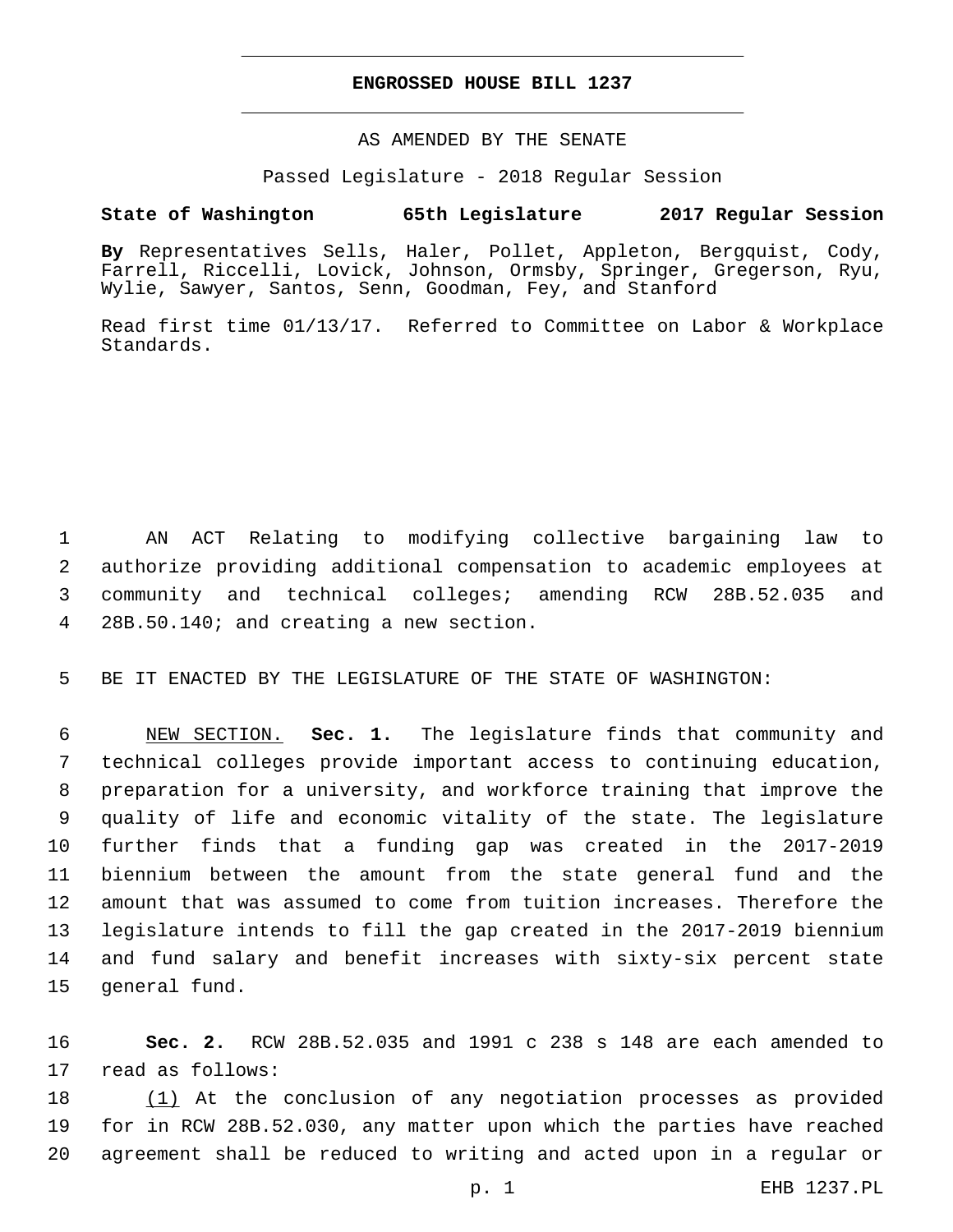special meeting of the boards of trustees, and become part of the 2 official proceedings of said board meeting. Except as provided in 3 this section, provisions of written contracts relating to salary increases shall not exceed the amount or percentage established by the legislature in the appropriations act and allocated to the board of trustees by the state board for community and technical colleges.

 (2) The written agreement acted upon by a board of trustees must be submitted to the director of the office of financial management by October 1 prior to the fiscal year in which the provisions of the 10 agreement go into effect. The length of term of any such agreement 11 shall be for not more than three fiscal years. ((Any provisions of these agreements pertaining to salary increases will not be binding 13 upon future actions of the legislature.)) If any provision of a salary increase is changed by subsequent modification of the appropriations act by the legislature, both parties shall immediately enter into collective bargaining for the sole purpose of arriving at 17 a mutually agreed upon replacement for the modified provision.  $\underline{A}$  board of trustees may provide additional compensation to academic employees that exceeds that provided by the legislature.

 **Sec. 3.** RCW 28B.50.140 and 2016 1st sp.s. c 33 s 3 are each 21 amended to read as follows:

22 Each board of trustees:

 (1) Shall operate all existing community and technical colleges 24 in its district;

 (2) Shall create comprehensive programs of community and technical college education and training and maintain an open-door policy in accordance with the provisions of RCW 28B.50.090(3);

 (3) Shall employ for a period to be fixed by the board a college president for each community and technical college and, may appoint a president for the district, and fix their duties and compensation, which may include elements other than salary. Compensation under this subsection shall not affect but may supplement retirement, health care, and other benefits that are otherwise applicable to the presidents as state employees. The board shall also employ for a period to be fixed by the board members of the faculty and such other administrative officers and other employees as may be necessary or 37 appropriate and fix their salaries and duties. Except ( $f \leftrightarrow f$  increments provided with local resources during the 2015-2017 fiscal biennium)) as provided for academic employees in RCW 28B.52.035 and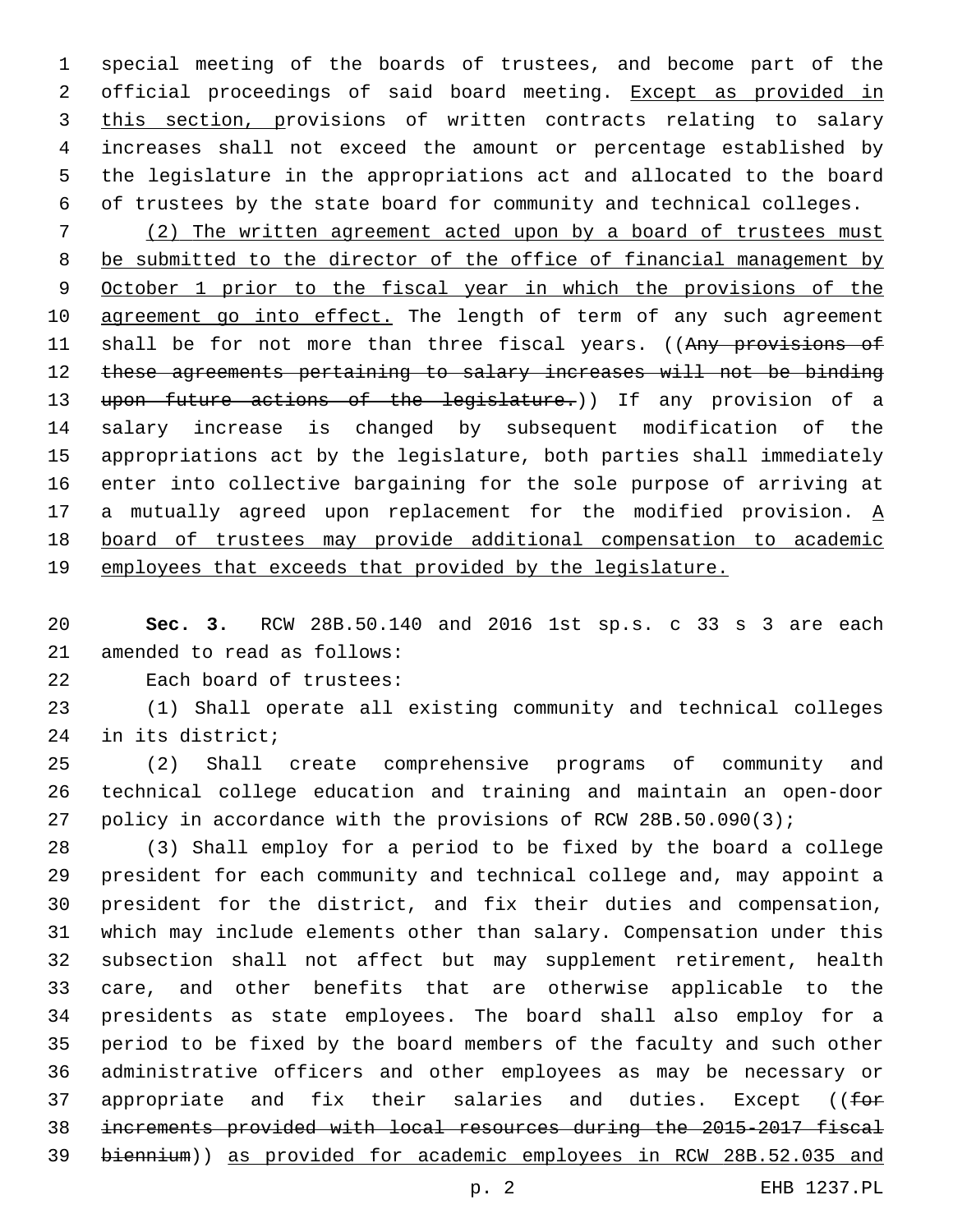technical college classified employees under chapter 41.56 RCW, compensation and salary increases under this subsection shall not exceed the amount or percentage established for those purposes in the state appropriations act by the legislature as allocated to the board of trustees by the state board for community and technical colleges. The state board for community and technical colleges shall adopt rules defining the permissible elements of compensation under this 8 subsection;

 (4) May establish, in accordance with RCW 28B.77.080, new facilities as community needs and interests demand. However, the authority of boards of trustees to purchase or lease major off-campus facilities shall be subject to the approval of the student 13 achievement council pursuant to RCW 28B.77.080;

 (5) May establish or lease, operate, equip and maintain dormitories, food service facilities, bookstores and other self- supporting facilities connected with the operation of the community 17 and technical college;

 (6) May, with the approval of the college board, borrow money and issue and sell revenue bonds or other evidences of indebtedness for the construction, reconstruction, erection, equipping with permanent fixtures, demolition and major alteration of buildings or other capital assets, and the acquisition of sites, rights-of-way, easements, improvements or appurtenances, for dormitories, food service facilities, and other self-supporting facilities connected with the operation of the community and technical college in accordance with the provisions of RCW 28B.10.300 through 28B.10.330 27 where applicable;

 (7) May establish fees and charges for the facilities authorized hereunder, including reasonable rules and regulations for the government thereof, not inconsistent with the rules of the college board; each board of trustees operating a community and technical college may enter into agreements, subject to rules of the college board, with owners of facilities to be used for housing regarding the management, operation, and government of such facilities, and any 35 board entering into such an agreement may:

 (a) Make rules for the government, management and operation of such housing facilities deemed necessary or advisable; and

 (b) Employ necessary employees to govern, manage and operate the 39 same;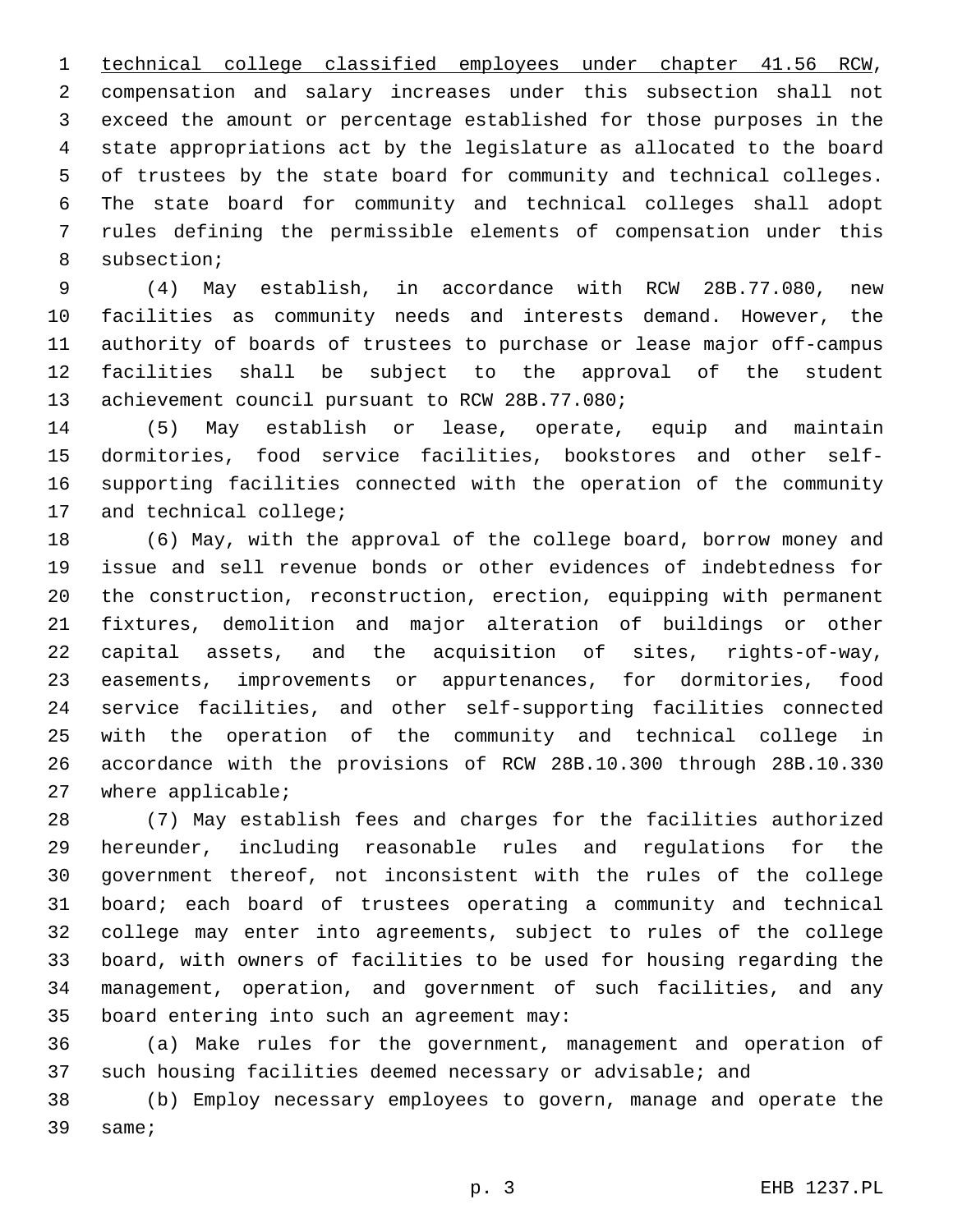(8) May receive such gifts, grants, conveyances, devises and bequests of real or personal property from private sources, as may be made from time to time, in trust or otherwise, whenever the terms and conditions thereof will aid in carrying out the community and technical college programs as specified by law and the rules of the state college board; sell, lease or exchange, invest or expend the same or the proceeds, rents, profits and income thereof according to the terms and conditions thereof; and adopt rules to govern the receipt and expenditure of the proceeds, rents, profits and income 10 thereof;

 (9) May establish and maintain night schools whenever in the discretion of the board of trustees it is deemed advisable, and authorize classrooms and other facilities to be used for summer or night schools, or for public meetings and for any other uses consistent with the use of such classrooms or facilities for 16 community and technical college purposes;

 (10) May make rules for pedestrian and vehicular traffic on property owned, operated, or maintained by the district;

 (11) Shall prescribe, with the assistance of the faculty, the course of study in the various departments of the community and technical college or colleges under its control, and publish such 22 catalogues and bulletins as may become necessary;

 (12) May grant to every student, upon graduation or completion of a course of study, a suitable diploma, degree, or certificate under the rules of the state board for community and technical colleges that are appropriate to their mission. The purposes of these diplomas, certificates, and degrees are to lead individuals directly to employment in a specific occupation or prepare individuals for a bachelor's degree or beyond. Technical colleges may only offer transfer degrees that prepare students for bachelor's degrees in professional fields, subject to rules adopted by the college board. In adopting rules, the college board, where possible, shall create consistency between community and technical colleges and may address issues related to tuition and fee rates; tuition waivers; enrollment counting, including the use of credits instead of clock hours; degree granting authority; or any other rules necessary to offer the associate degrees that prepare students for transfer to bachelor's degrees in professional areas. Only colleges under RCW 28B.50.810 or 28B.50.825 may award baccalaureate degrees. The board, upon recommendation of the faculty, may also confer honorary associate of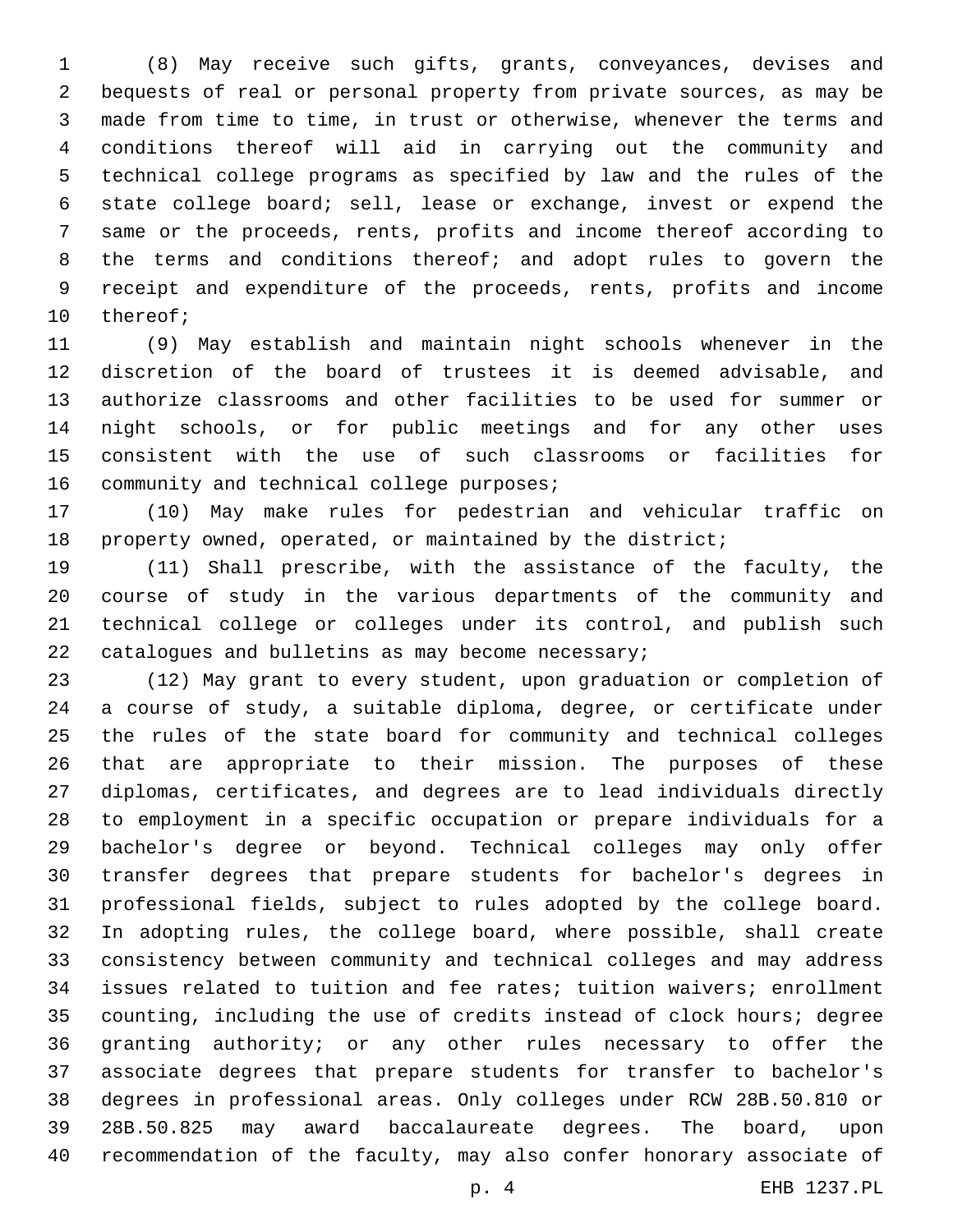arts degrees, or if it is authorized to award baccalaureate degrees may confer honorary bachelor of applied science degrees, upon persons other than graduates of the community college, in recognition of their learning or devotion to education, literature, art, or science. No degree may be conferred in consideration of the payment of money 6 or the donation of any kind of property;

 (13) Shall enforce the rules prescribed by the state board for community and technical colleges for the government of community and technical colleges, students and teachers, and adopt such rules and perform all other acts not inconsistent with law or rules of the state board for community and technical colleges as the board of trustees may in its discretion deem necessary or appropriate to the administration of college districts: PROVIDED, That such rules shall include, but not be limited to, rules relating to housing, scholarships, conduct at the various community and technical college facilities, and discipline: PROVIDED, FURTHER, That the board of trustees may suspend or expel from community and technical colleges 18 students who refuse to obey any of the duly adopted rules;

 (14) May, by written order filed in its office, delegate to the president or district president any of the powers and duties vested in or imposed upon it by this chapter. Such delegated powers and 22 duties may be exercised in the name of the district board;

 (15) May perform such other activities consistent with this 24 chapter and not in conflict with the directives of the college board;

 (16) Notwithstanding any other provision of law, may offer educational services on a contractual basis other than the tuition and fee basis set forth in chapter 28B.15 RCW for a special fee to private or governmental entities, consistent with rules adopted by the state board for community and technical colleges: PROVIDED, That the whole of such special fee shall go to the college district and be not less than the full instructional costs of such services including any salary increases authorized by the legislature for community and technical college employees during the term of the agreement: PROVIDED FURTHER, That enrollments generated hereunder shall not be counted toward the official enrollment level of the college district 36 for state funding purposes;

 (17) Notwithstanding any other provision of law, may offer educational services on a contractual basis, charging tuition and fees as set forth in chapter 28B.15 RCW, counting such enrollments for state funding purposes, and may additionally charge a special